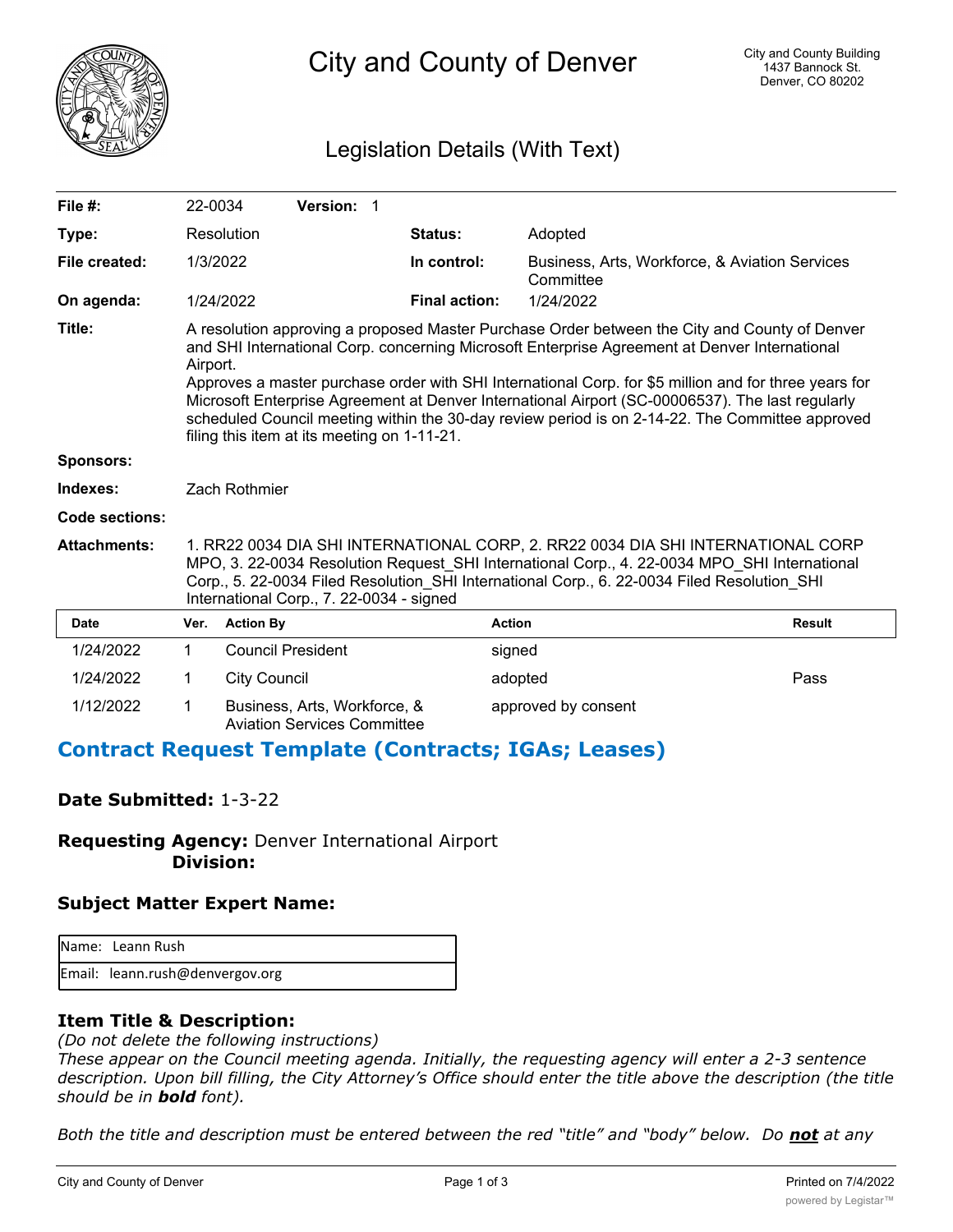*time delete the red "title" or "body" markers from this template.*

**A resolution approving a proposed Master Purchase Order between the City and County of Denver and SHI International Corp. concerning Microsoft Enterprise Agreement at Denver International Airport.**

Approves a master purchase order with SHI International Corp. for \$5 million and for three years for Microsoft Enterprise Agreement at Denver International Airport (SC-00006537). The last regularly scheduled Council meeting within the 30-day review period is on 2-14-22. The Committee approved filing this item at its meeting on 1-11-21.

**Affected Council District(s) or citywide?** Council District 10

**Contract Control Number:** SC-00006537

**Vendor/Contractor Name (including any "DBA"):** SHI INTERNATIONAL CORP.

## **Type and Scope of services to be performed:**

This MPO is for DEN Microsoft Enterprise Agreement licenses and support. It allows DEN to order Microsoft Enterprise Agreement licenses and support. **Location (if applicable):**

**WBE/MBE/DBE goals that were applied, if applicable (construction, design, Airport concession contracts):**

**Are WBE/MBE/DBE goals met (if applicable)?**

**Is the contract new/a renewal/extension or amendment?**

**Was this contractor selected by competitive process or sole source?**

**For New contracts Term of initial contract:** 3 years

**Options for Renewal:**

**How many renewals (i.e. up to 2 renewals)? Term of any renewals (i.e. 1 year each):**

**Cost of initial contract term:** \$5,000,000.00

**Cost of any renewals:**

**Total contract value council is approving if all renewals exercised:**

#### **For Amendments/Renewals Extensions:**

**Is this a change to cost/pricing; length of term; terms unrelated to time or price (List all that apply)?**

*If length changing* **What was the length of the term of the original contract?**